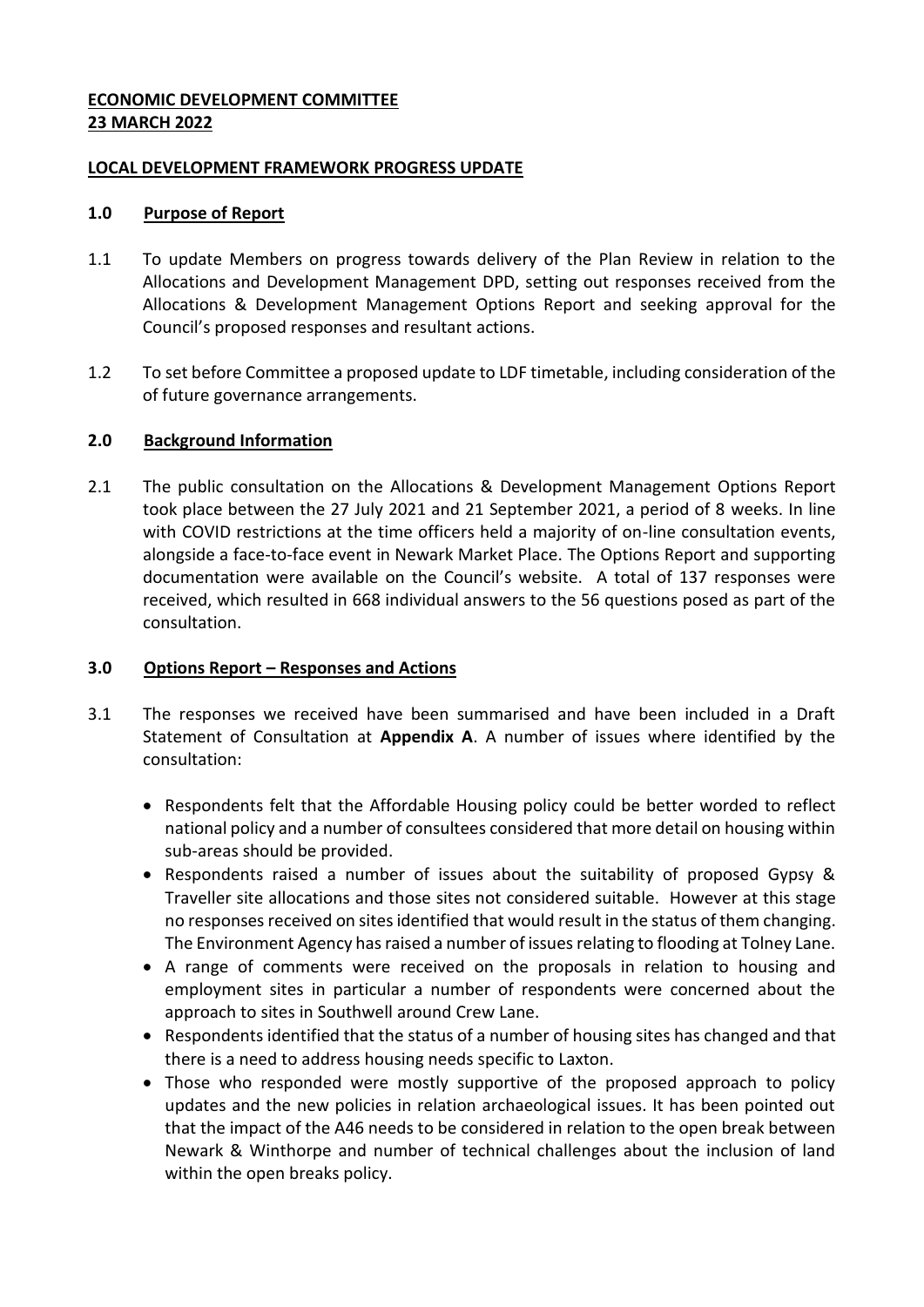3.2 The consultation responses have been reviewed in detail by officers and draft Council responses have been prepared along with proposed actions to address them. The Draft Statement of Consultation contains a number of actions to be addressed to inform the production of the Draft Allocations & Development Management DPD which are set out in **Appendix B**. Most actions require officers to amended policies/allocations to clarify and make clear requirements and to ensure that preferred approaches comprehensively address relevant issues. A small number of policies/allocations require evidence base reviews or refreshes. A new issue has been raised regarding Laxton's housing needs which needs consideration. These actions were considered and endorsed by the Local Development Framework Task Group. It should be noted that questions relating to Open Space have already been agreed and considered by the Committee at its January meeting.

# **4.0 Next Steps**

- 4.1 Officers have been working on preparing a Draft Plan since the beginning of the year. It is considered required work to allow Draft Publication is well-developed in most areas. Further work is required with respect to a number of issues related to housing need including an additional policy on Laxton, Gypsy and Traveller pitch provision in respect of identifying new sites, maximising some current sites, and removing any inappropriate temporary sites. Revisions will also be made to the wording of some of the proposed Development Management policies.
- 4.2 With respect to Gypsy and Traveller provision it is clear, if this Council is to meet the requirements of current Government policy, significant new pitch provision is required to meet a current unmet need (**Appendix C** includes the detail of this need). This need is higher due to the need to relocate (and re-provide for) existing sites at risk of flooding operating unlawfully or under a temporary planning permissions until such time as viable new site(s) are available.
- 4.3 New pitch provision is likely to be accommodated on some existing sites (subject to identified sites being safe or made safer with respect to flood risk) and on new sites in and around the Newark Urban Area. With respect to the former liaison and agreement of the Environment Agency will be important, especially with respect to any flood resilience works such as raising of sections of Tolney Lane, which would make sites safer in flood-evacuation terms but which would not remove land from the flood plain.
- 4.4 Removing unsafe unauthorised sites, increasing capacity on appropriate site(s), and provision of new sites (delivered by both the market and likely this Council – to purchase, deliver, and run sites) are required in combination to reduce significantly the ongoing emergence of unplanned new sites in locations which have no links or history to gypsy and traveller provision or which are otherwise unsustainable but which cannot be resisted (particularly based on Planning Inspectorate appeal decisions) in the absence of progression of meeting the Districts Gypsy and Traveller housing needs.
- 4.5 Emerging new sites (either new for this use or current sites where densities may be enhanced) have and will continue to involve discussions with land owners. This includes working with the owners of the three proposed new sites which could deliver additional capacity over the plan period. Officers have identified that the site at Chestnut Lodge Barnby (which will be privately developed) is deliverable and in principle is a site officers considered suitable for allocation. The Council is currently in discussions with the landowners of the other two sites (the former Belvior Iron Works and Trent Lane) to establish deliverability.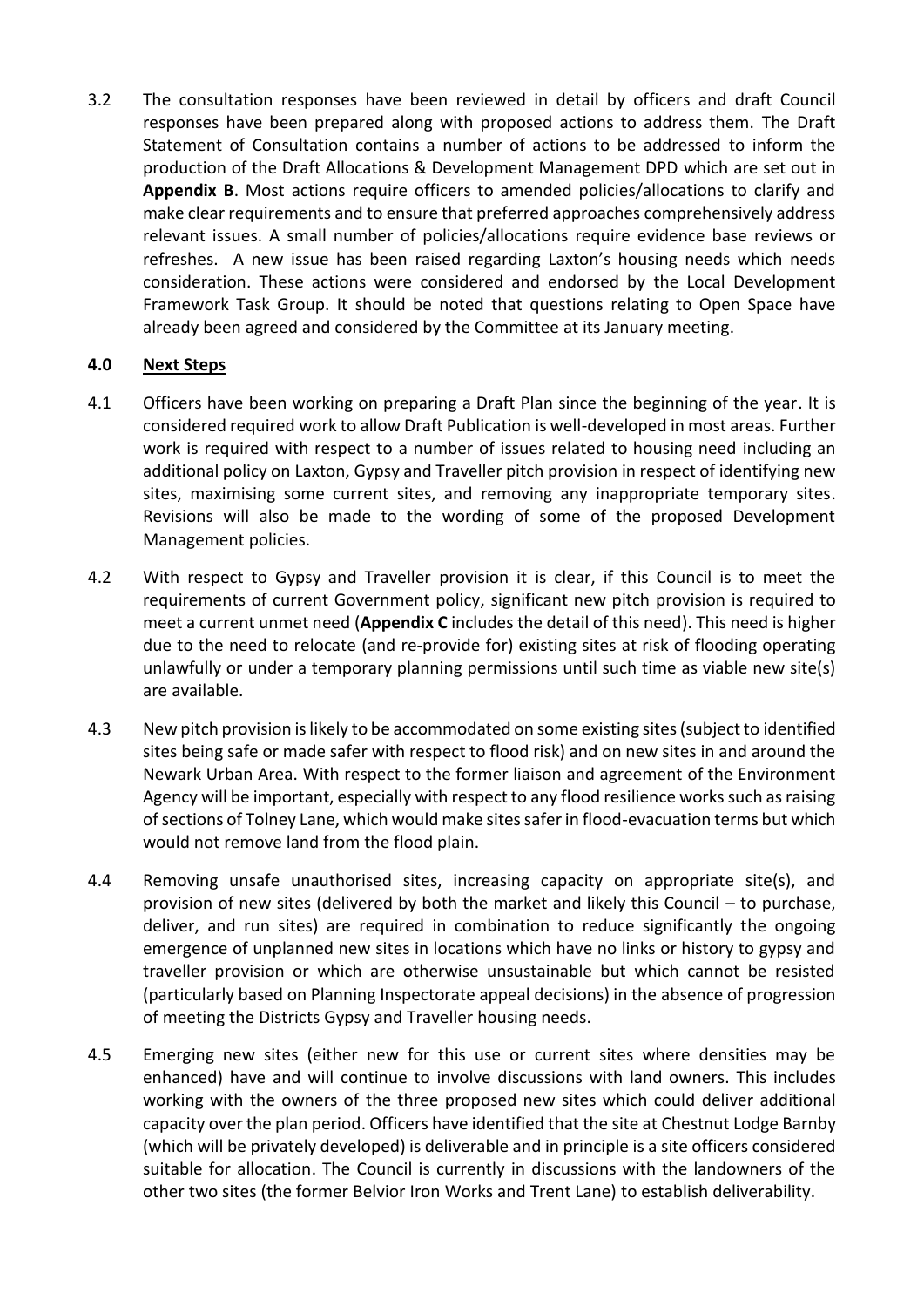- 4.6 Whilst provided as part of a Plan-making update it is noted, like many issues covered by the Local Development Framework, that ongoing work in relation to Gypsy & Traveller pitch provision is much wider than a matter for planning policy. The Task Group has endorsed the view that addressing the housing need for the community is a whole council project which requires input from a number of service areas. It is also noted that an illegal site at Tolney Lane is also associated with issues such as crime and anti-social behaviour, matters which need to continue to be addressed and which have significant negative effects on community cohesion both within and beyond the Gypsy and Traveller communities. The Directors of Planning & Growth and Housing, Health and Wellbeing will continue to jointly lead on these whole Council issues alongside the relevant Portfolio Holders as we enter the new governance arrangements for the Council.
- 4.7 It should be noted that whilst much of the work related to the Plan Review work will be undertaken within existing budgets it is acknowledged that as the work extents into land assembly, flood feasibility works site delivery and management will require further additional resources. This will be considered at a report to Policy & Finance Committee.

# **5.0 Proposed LDF Plan Review Timetable**

5.1 The Local Development Framework Task Group at its meeting on the 8 March 2022 following consideration of the proposed approach set out in Section 3 have endorsed a new proposed LDF Timetable:

| <b>Amended Allocations &amp; Development Management DPD</b>                            |
|----------------------------------------------------------------------------------------|
| Consideration of Gypsy & Traveller Pitch Provision Approach Cabinet 8 June             |
| Consideration of the Draft DPD Cabinet 13 July Full Council 19 July                    |
| Publication of Draft DPD (and final Integrated Impact Assessment) for period of Public |
| Representation (July/August/September 2022)                                            |
| Consideration of representations and any potential amendments                          |
| Submission of DPD to Secretary of State (December 2022) Full Council 13 December       |
| <b>Examination</b> by Inspector                                                        |
| (June 2023)                                                                            |
| Consultation on Main Modifications (September/October 2023)                            |
| Receipt of Inspector's Report (December 2023)                                          |
| <b>Adoption and Publication (February 2024)</b>                                        |

5.2 Moving forward the new governance model proposes that the executive will be responsible for the production of planning policy with scrutiny and oversight provided by a Planning Policy Board, providing a similar function to the Task Group. Returning to Cabinet style governance will require the notification of key decisions in the Statutory Forward Plan. This will necessitate that consideration of exact dates for when business will be considered. The decision to publish a Draft Plan, submit for Examination and Adopt a Plan will still be taken by Full Council.

# **6.0 Equalities Implications**

6.1 An Integrated Impact Assessment is being prepared alongside the Plan Review process to ensure that the impact on groups with protected characteristics of the proposals are considered as part of the policy making process. It is clearly extremely important that housing provision in line with identified need is identified for the Gypsy and Traveller community.